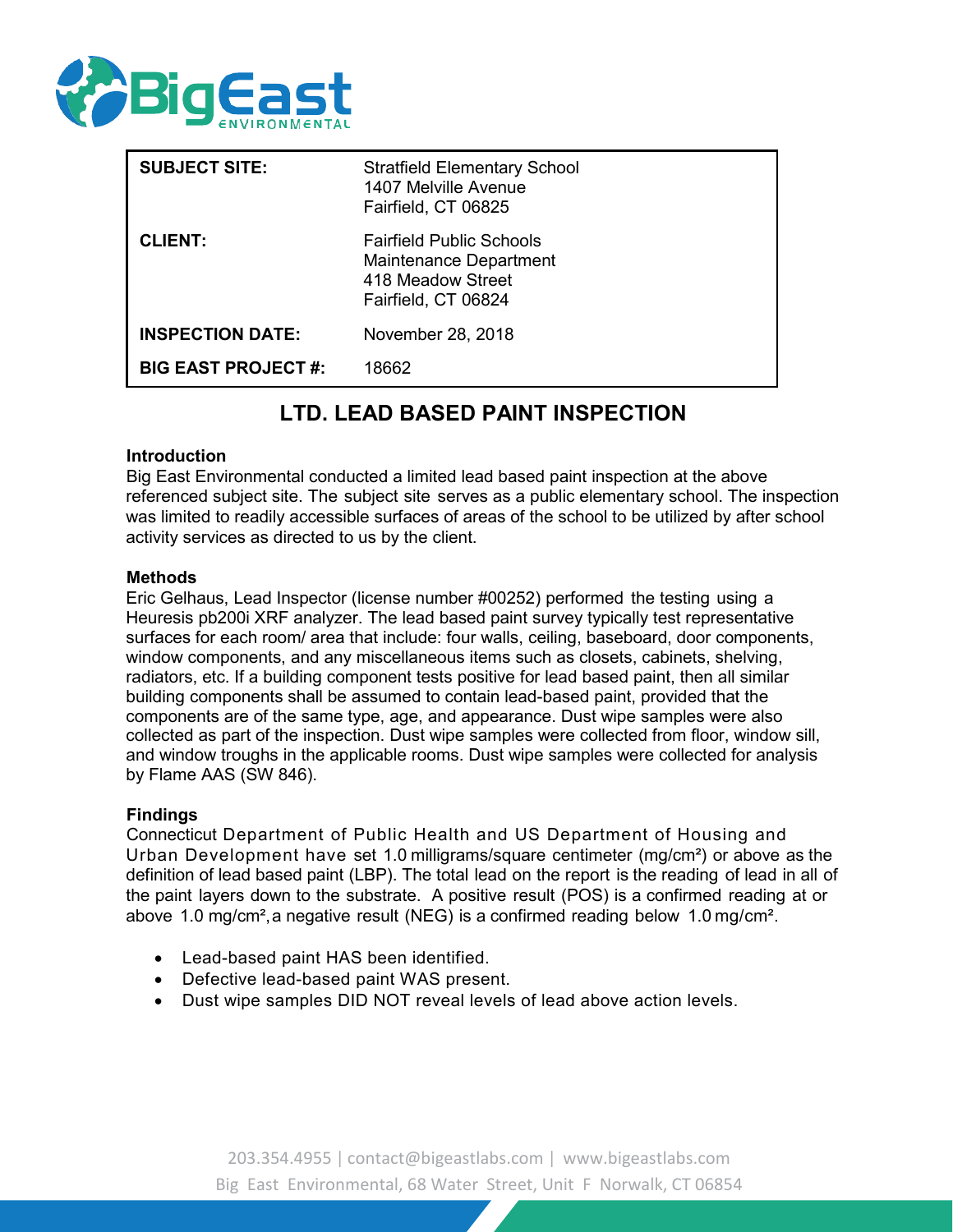

## *Table I – Surfaces Containing Lead Based Paint*

|  | <b>COMPONENT</b><br><b>ROOM</b><br><b>Room 207</b><br>Door Jamb |  | <b>SIDE</b> | <b>SUBSTRATE</b> | <b>CONDITION</b> | <b>COLOR</b> |
|--|-----------------------------------------------------------------|--|-------------|------------------|------------------|--------------|
|  |                                                                 |  | Metal       |                  | Deteriorated     | <b>Blue</b>  |
|  | 1 Friction Surface                                              |  |             |                  |                  |              |

*2 Chewable surface*

Note: The readings collected from the Room 207 Door Jamb had a lead reading of 0.9 mg/cm². While the definition of a lead containing material is a reading of at or above 1.0 mg/cm<sup>2</sup>, according to the manufacturer of the Heuresis XRF Gun, a reading between 0.8 and 9.9 falls within an inconclusive range. Therefore, in order to verify if this material is not lead containing a paint chip sample would have to be collected and analyzed via Flame AAS (SW 846 3050B\*/7000B).

## **ID LOCATION SAMPLE AREA RESULT HUD Clearance Criteria** 01 | Room 206 (Floor) |  $1.000$  ft<sup>2</sup> | <10 µg/ft<sup>2</sup> |  $40$  µg/ft<sup>2</sup> 02 | Room 206 (Window Sill) |  $1.750 \text{ ft}^2$  |  $\leq 5.7 \text{ µg/ft}^2$  |  $\leq 250 \text{ µg/ft}^2$ 03 **Room 206/207 Shared** Bathroom (Floor)  $1.000 \text{ ft}^2$  <10  $\mu$ g/ft<sup>2</sup>  $\left($  40  $\mu$ g/ft<sup>2</sup> 04 Room 207 (Floor)  $\vert$  1.000 ft<sup>2</sup> <10 µg/ft<sup>2</sup> 40 µg/ft<sup>2</sup> 05 Room 207 (Window Sill)  $1.750 \text{ ft}^2$   $\leq 5.7 \text{ µg/ft}^2$  250  $\text{µg/ft}^2$ 06 Room 206/207 Shared Bathroom (Window Sill)  $1.111 \text{ ft}^2$  <9  $\mu$ g/ft<sup>2</sup> 250  $\mu$ g/ft<sup>2</sup> 07 Blank 0 <10 µg/ft² -

### *Table II –Lead Dust Results*

All samples were collected and delivered to SanAir Technologies Laboratory under chain of custody protocols.

Collection Method ASTM E1644-04

µg/ft micrograms per square foot

Please see attached sample location diagram.

The following clearance criteria have been set for levels of lead in dust for post abatement activities;

- 40  $\mu$ g/ft<sup>2</sup> on floors
- $250 \mu g / ft^2$  on window sills
- 400 µg/ft² on window troughs

This XRF and dust wipe sampling testing and report was performed according to all state guidelines for the testing of lead based paint in buildings by Big East Environmental under lead consultant contractor license number 002099.

#### *Inspection Limitations*

- Inspection was limited to Room 206, Room 207, and the shared bathroom between.
- Window troughs were not sampled due to windows being inoperable/sealed at the time of inspection.

203.354.4955 | [contact@bigeastlabs.com](mailto:contact@bigeastlabs.com) | [www.bigeastlabs.com](http://www.bigeastlabs.com/) Big East Environmental, 68 Water Street, Unit F Norwalk, CT 06854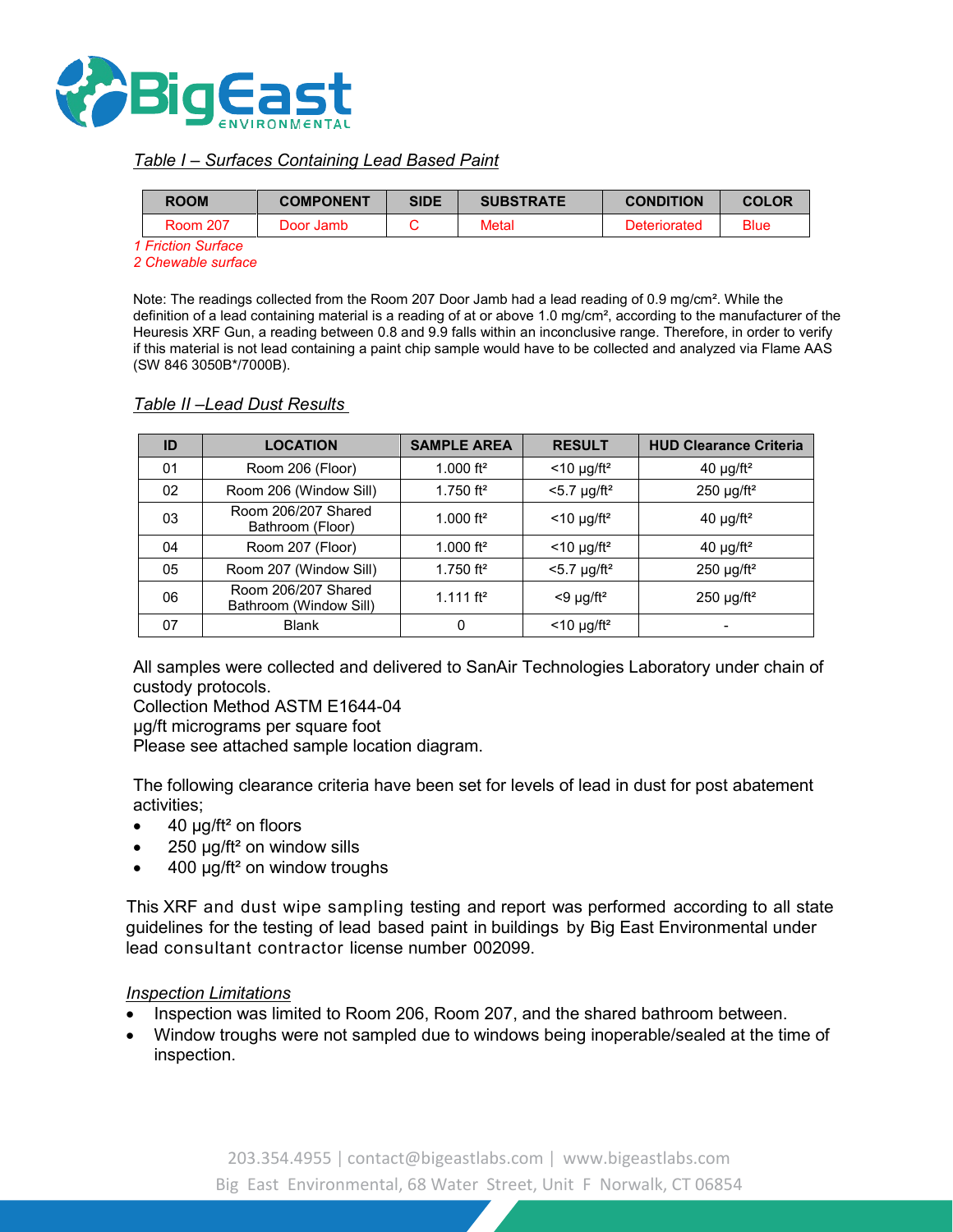

#### **Summary**

Lead based paint HAS been identified during this inspection. Levels of lead in dust ARE NOT above action levels. Please see site diagrams for room and surface identification.

#### *DISCLOSURE*

*Big East Environmental, LLC was employed to complete a limited representative testing of toxic levels of lead in painted surfaces using X-Ray Fluorescence (XRF) analysis. Big East Environmental, LLC makes no guarantee that surfaces not tested do not contain toxic levelsof lead. The presence or absence of lead-based paint or leadbased paint hazards applies only to the tested or assessed surfaces on the date of the inspection. It should be understood that conditions may change due to deterioration or maintenance. The results and materials conditions* noted within this report were accurate at the time of the inspection and in no way reflect the conditions at the *property after the date of the inspection. Also, due to variability when applying paint coats with a brush, roller, etc., surfaces may have tested below toxic levels of lead in one area of the component but have toxic levels of lead in other areas of the component not tested.*

Sincerely,

Eric Gelhaus

Eric Gelhaus, Project Manager Lead Inspector#002252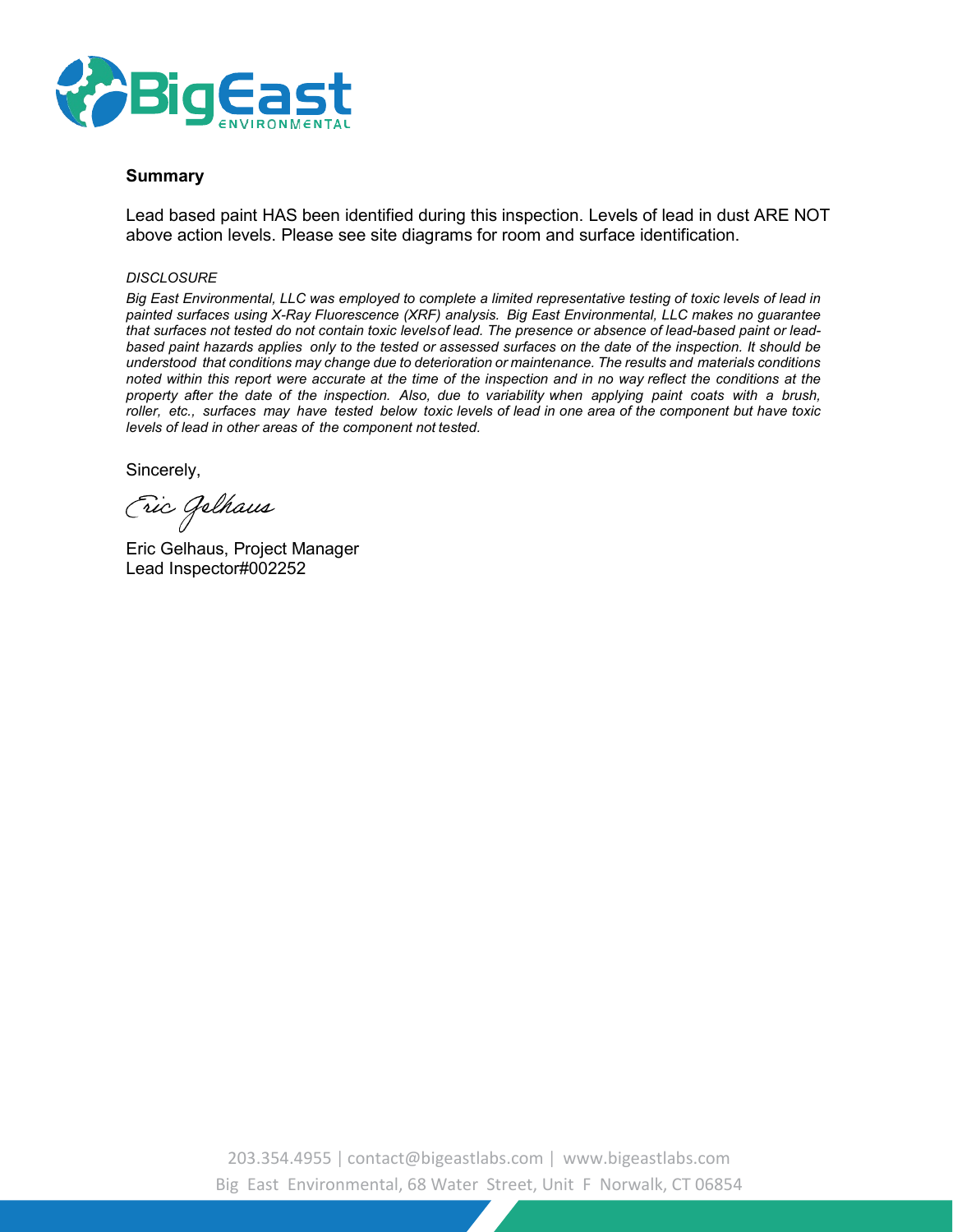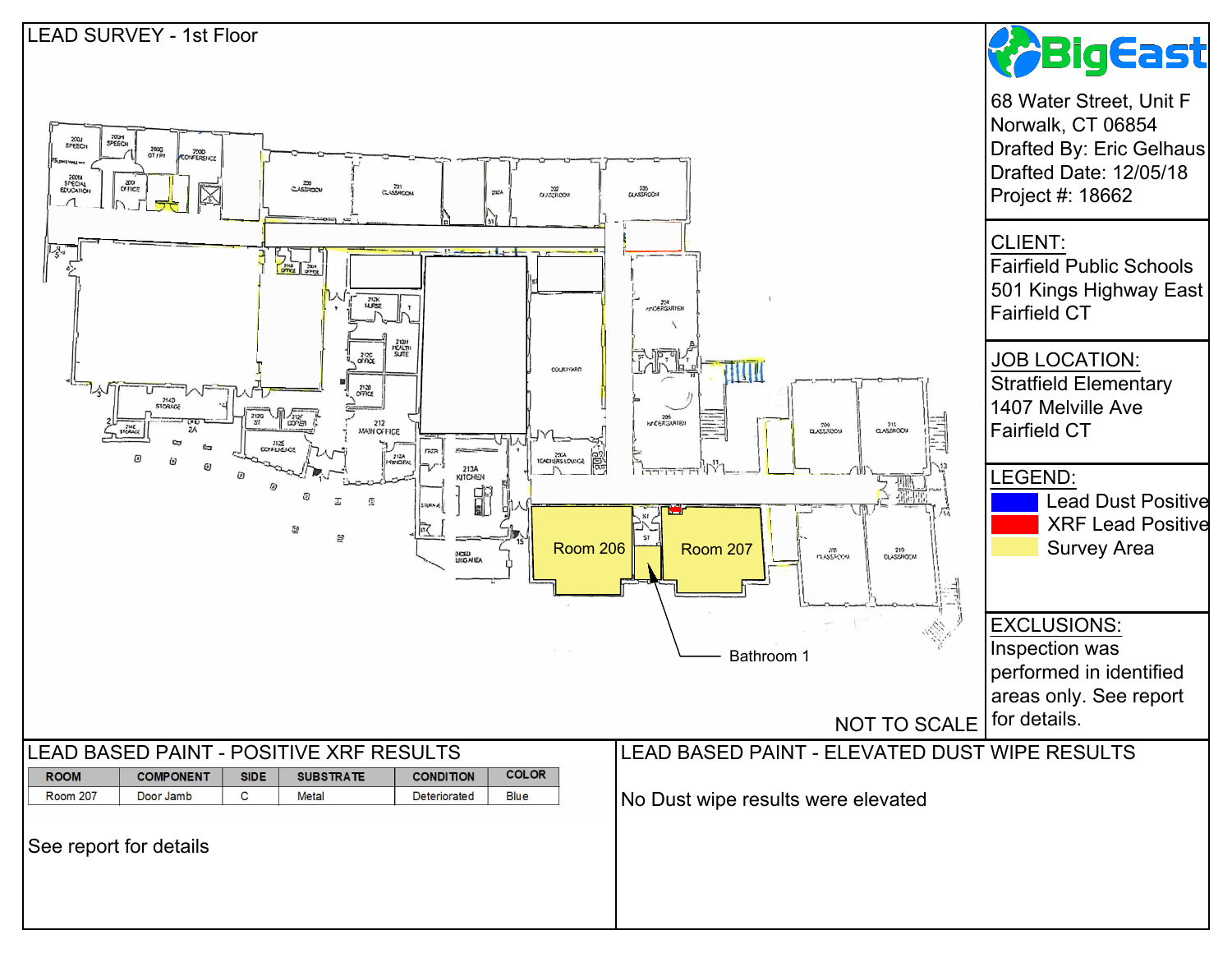

# **Lead Based Paint XRF Inspection Data**

Big East Environmental 68 Water Street, Unit F Norwalk CT 06854

INSPECTION DATE: 11/28/2018 - 11/28/2018 REPORT NUMBER: 18662 INSTRUMENT TYPE: Heuresis Corp. Pb200i XRF Lead Paint Analyzer 1039 ACTION LEVEL: 1.0 mg/cm<sup>2</sup> STATEMENT: Limited Inspection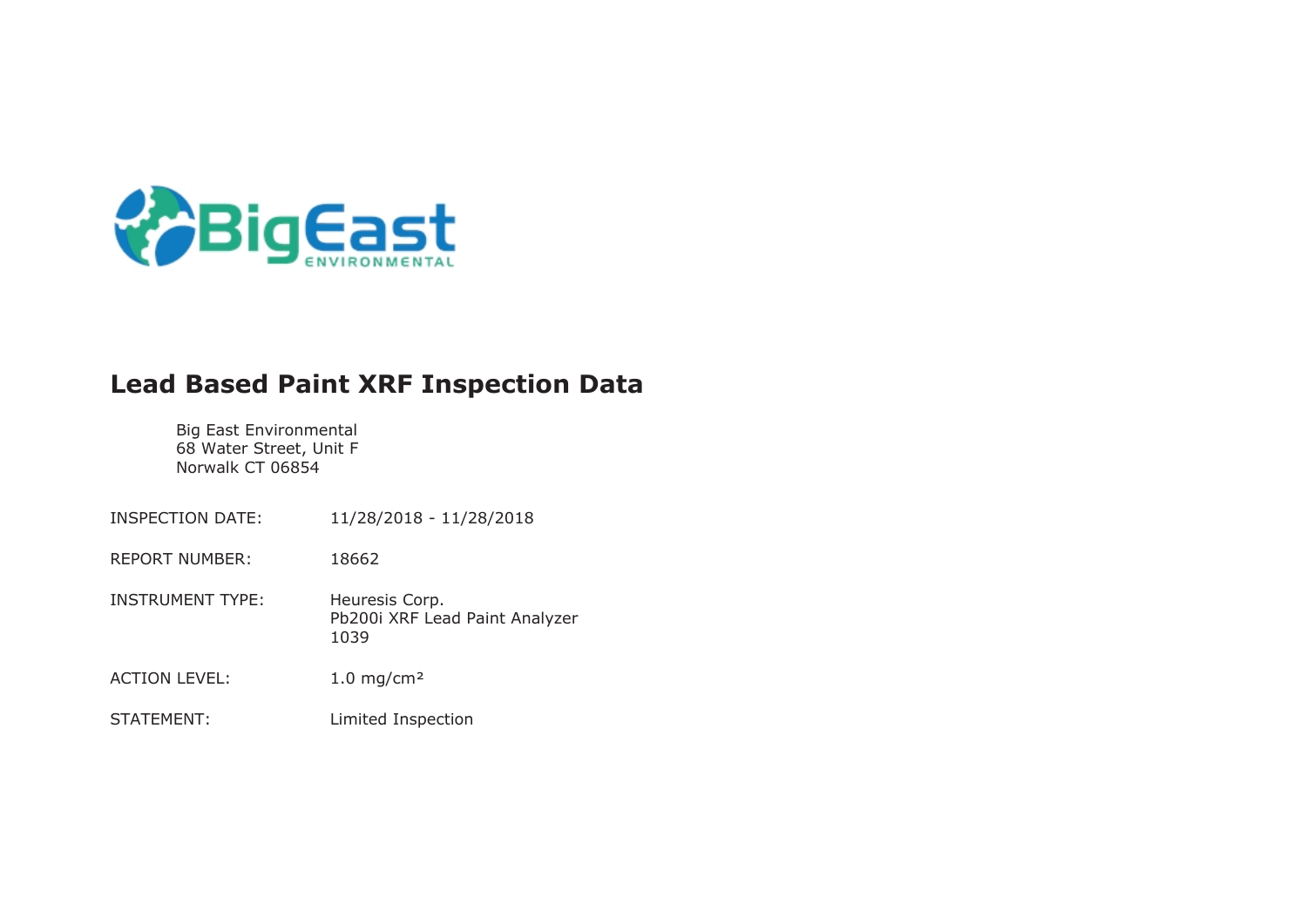# **Lead Based Paint XRF Inspection Data**

| <b>Inspection Date:</b> | 11/28/2018 - 11/28/2018  |
|-------------------------|--------------------------|
| <b>Action Level:</b>    | $1.0$ mg/cm <sup>2</sup> |
| <b>Report Number:</b>   | 18662                    |
| Total Readings:         | 29                       |
| Unit Started:           | 11/28/2018 16:09:41      |
| Unit Ended:             | 11/28/2018 16:47:49      |

Inspection Site: 11/28 - 11/28/2018 - 11/28/2018 - 11/28/2018 - 12/28/2018 Inspection Site: Maintenance Department 418 Meadow Street Fairfield, CT 06824

| Read $#$ | Result          | <b>RTA Present</b> | <b>ROOM</b>     |                | <b>SIDE ASSEMBLY Member</b> |               | <b>CONDITION</b> | <b>Floor</b> | <b>Color</b> | Lead<br>(mg/cm <sup>2</sup> ) | <b>Mode</b>            |
|----------|-----------------|--------------------|-----------------|----------------|-----------------------------|---------------|------------------|--------------|--------------|-------------------------------|------------------------|
| 89       | <b>Negative</b> | Off                | <b>Room 207</b> | A              | Wall                        |               | Intact           | 2nd Floor    | Yellow       | $0.2$ mg/cm <sup>2</sup>      | Action<br>Level        |
| 90       | <b>Negative</b> | Off                | <b>Room 207</b> | $\mathsf B$    | Wall                        |               | Intact           | 2nd Floor    | Yellow       | $0.2$ mg/cm <sup>2</sup>      | <b>Action</b><br>Level |
| 91       | <b>Negative</b> | Off                | <b>Room 207</b> | C              | Wall                        |               | Intact           | 2nd Floor    | Yellow       | $0.1$ mg/cm <sup>2</sup>      | <b>Action</b><br>Level |
| 92       | <b>Negative</b> | Off                | <b>Room 207</b> | D              | Wall                        |               | Intact           | 2nd Floor    | Yellow       | $0.2$ mg/cm <sup>2</sup>      | Action<br>Level        |
| 93       | <b>Negative</b> | Off                | <b>Room 206</b> | A              | Wall                        |               | Intact           | 2nd Floor    | Yellow       | $0.0$ mg/cm <sup>2</sup>      | <b>Action</b><br>Level |
| 94       | <b>Negative</b> | Off                | <b>Room 206</b> | $\mathsf B$    | Wall                        |               | Intact           | 2nd Floor    | Yellow       | $0.0$ mg/cm <sup>2</sup>      | <b>Action</b><br>Level |
| 95       | <b>Negative</b> | Off                | <b>Room 206</b> | C              | Wall                        |               | Intact           | 2nd Floor    | Yellow       | $0.0$ mg/cm <sup>2</sup>      | <b>Action</b><br>Level |
| 96       | <b>Negative</b> | Off                | <b>Room 206</b> | D              | Wall                        |               | Intact           | 2nd Floor    | Yellow       | $0.2$ mg/cm <sup>2</sup>      | <b>Action</b><br>Level |
| 97       | <b>Negative</b> | Off                | <b>Room 206</b> | C              | Door                        | Door          | Intact           | 2nd Floor    | Varnish      | $0.3$ mg/cm <sup>2</sup>      | <b>Action</b><br>Level |
| 98       | <b>Negative</b> | Off                | <b>Room 206</b> | $\mathsf{C}$   | Door                        | Frame         | Deteriorated     | 2nd Floor    | <b>Blue</b>  | $0.4$ mg/cm <sup>2</sup>      | <b>Action</b><br>Level |
| 99       | <b>Negative</b> | Off                | <b>Room 206</b> | C              | Door                        | Jamb          | Deteriorated     | 2nd Floor    | <b>Blue</b>  | $0.5$ mg/cm <sup>2</sup>      | <b>Action</b><br>Level |
| 100      | <b>Negative</b> | Off                | <b>Room 207</b> | $\mathsf{C}$   | Door                        | Frame         | Deteriorated     | 2nd Floor    | <b>Blue</b>  | $0.6$ mg/cm <sup>2</sup>      | <b>Action</b><br>Level |
| 101      | <b>Negative</b> | Off                | <b>Room 207</b> | $\mathsf{C}$   | Door                        | Jamb          | Deteriorated     | 2nd Floor    | <b>Blue</b>  | $0.9$ mg/cm <sup>2</sup>      | <b>Action</b><br>Level |
| 102      | <b>Negative</b> | Off                | <b>Room 207</b> | $\overline{A}$ | Window                      | Sill          | Intact           | 2nd Floor    | <b>Black</b> | $0.1$ mg/cm <sup>2</sup>      | <b>Action</b><br>Level |
| 103      | <b>Negative</b> | Off                | <b>Room 207</b> | A              | Window                      | Sash Interior | Intact           | 2nd Floor    | <b>Black</b> | $0.3$ mg/cm <sup>2</sup>      | <b>Action</b><br>Level |
| 104      | <b>Negative</b> | Off                | <b>Room 207</b> | $\mathsf{A}$   | Window                      | Casing        | Intact           | 2nd Floor    | <b>Black</b> | $0.3$ mg/cm <sup>2</sup>      | <b>Action</b><br>Level |
| 105      | <b>Negative</b> | Off                | <b>Room 206</b> | A              | Window                      | Casing        | Intact           | 2nd Floor    | <b>Black</b> | $0.2$ mg/cm <sup>2</sup>      | Action<br>Level        |
| 106      | <b>Negative</b> | Off                | <b>Room 206</b> | A              | Window                      | Sash Interior | Intact           | 2nd Floor    | <b>Black</b> | $0.2$ mg/cm <sup>2</sup>      | <b>Action</b><br>Level |